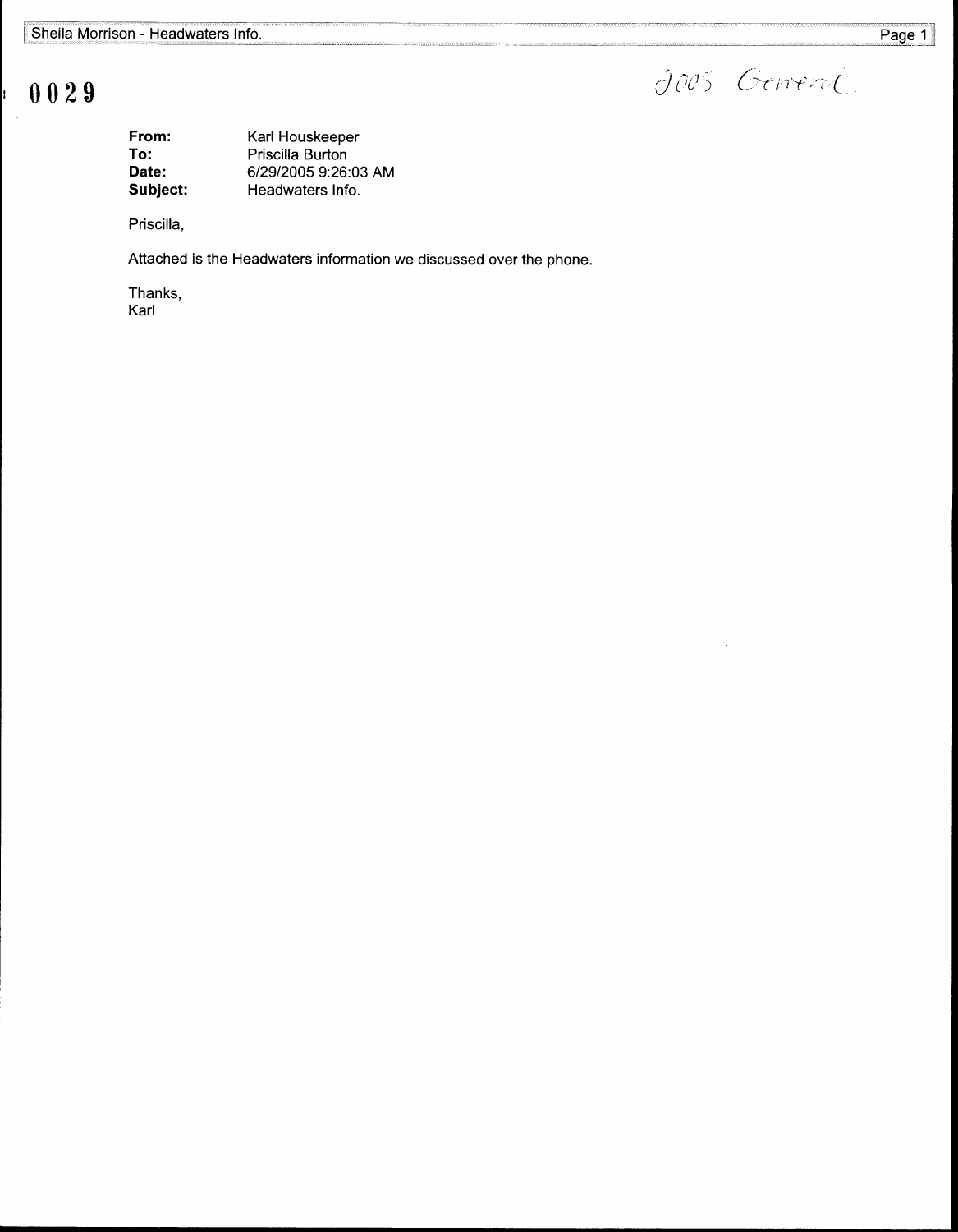Sheila Morrison - 20050629092352 .pdf



JON M. HUNTSMAN, JR. Govern

GARY HERBERT Lieutenant Governor

State of Utah

Department of Environmental Quality

Dianue R. Nielson, Fh.D.<br>Executive Director

DIVISION OF AIR QUALITY Richard W . Sprott Director

April 25, 2005

### DAQE-GN2952002-05

Project code: N2952-002

Keith Thompson Chief Executive Officer Covol Engineered Fuels, LC 10653 South Riverfront Parkway, Suite 300 Sandy, Utah 84095

RE: Notification of Company Name Change for the Approval Order (AO)

DAQE-AN2952001-03, dated for Carbon County, Approval Order: New Source - Coal Load-Out Plant

Dear Mr. Thompson:

This letter is in response to your March 30, 2005, submittal requesting the name change for the holder of the above referenced AO. The Division of Air Quality (DAQ) received the Name Change form, and the information submitted was complete. As you requested in your letter, we have noted in our records and from this date forward the holder of, and party responsible for complying with the terms, and conditions contained in the above referenced AO will be "Covol Engineered Fuels, LC," parent company, "Headwaters, Inc."

The charge for the review done in making this change is a flat fee, plus a filing fee as authorized by the legislature. Payment is due upon receipt of the invoice and payment should be sent to the Division of Air Quality. Thank you for informing DAQ of this process and in advance for your payment. If you have any questions on this matter, please contact Mr. Timothy DeJulis at (801) 536-4012.

Sincerely,

Richard W. Sprott, Executive Secretary Utah Air Quality Board

 $\mathbb{P}$ C. C. Patel, P.E.

New Source Review Section

RWS:CCP:TD:dn

150 North 1950 West • PO Box 144820 • Salt Lake City, UT 84114-4820 • phone (801) 536-4000 • fax (801) 536-4099 T.D .D . (801) 536-4414 • www.deq.utah.gov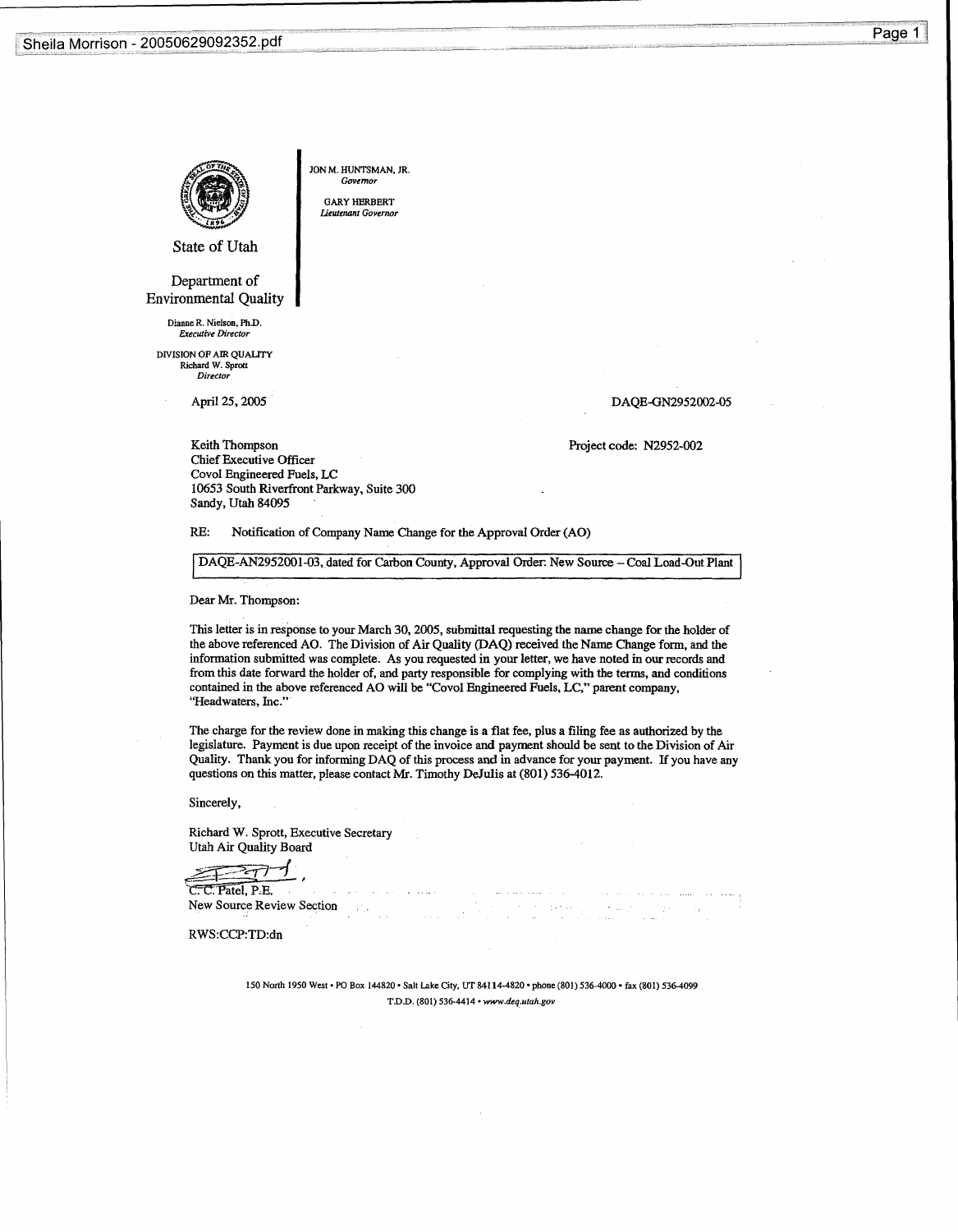

Adding Value to Energy n

March 15, 2005

Richard W. Sprott, Director Division of Air Quality 150 North 1950 West P.O. Box 144820 Salt Lake City, Utah 84114-4820

Re: Approval Order Number DAQE-AN2952001-03

Dear Mr. Sprott,

The purpose of this letter is to inform you that the Coal Loading/Blending Facility in Carbon County under DAQE-AN2952001-03 as issued to Terra Systems, Inc. is being transferred to and accepted by Covol Engineered Fuels, LC a subsidiary of Headwaters, Inc.

Covol Engineered Fuels, LC is intending to modify the proposed facility, covered under DAQE-AN2952001-03 . The changes have been incorporated into an updated NOI recently submitted to your department.

If you have any questions, please contact me at 801-984-9400 .

Very truly yours,

Keith Thompson, Vice President Covol Engineered Fuels, LC

BCC: Ron Sherbak, HES Steve Van Ootegham, Headwaters

RSS/dr/RKT

10653 S . River Front Parkway Suite 300 South Jordan, UT 84095 P : 801 .984 .9400 F: 801 .984 .9410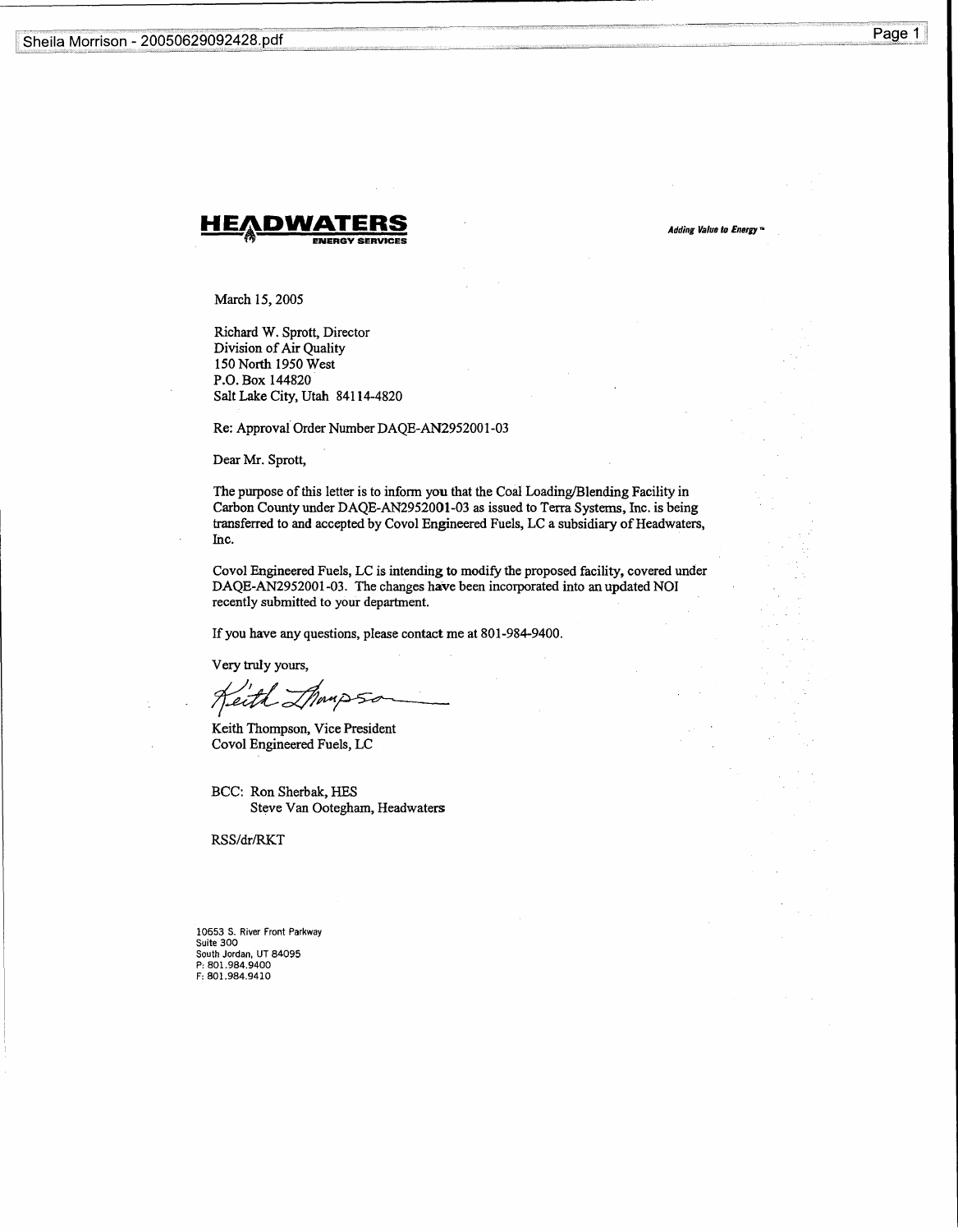

JON M. HUNTSMAN, JR. Governor

GARY HERBERT Lieutenant Governor

State of Utah

Department of Environmental Quality

> Dianne R. Nielson, Ph.D. Executive Director

DIVISION OP WATER QUALITY Walter L. Baker, P.B.<br>Acting Director

Water Quality Board<br>Ray M. Child, Chair Douglas E. Thompson, Vice-Chair Robert G . Adams Paula Doughty David F. Echols Neil K. Kochenour ,Dianne R. Nielson Jay Ivan Olsen Joe Piccolo Ronald C. Sims J. Ann Wechsler Walter L. Baker Acting Executive Secretary

March 7, 2005

Keith Thompson, V.P. Covol Engineered Fuels, LC 10653 S. Riverfront Parkway South Jordan, UT 84095

Dear Mr. Thompson:

Subject: Utah Pollutant Discharge Elimination System (UPDES) General Permit for Storm Water Discharges from Construction Activity, Coverage Number UTRIO1180

Our office received your "notice of intent" (NOI) for Covol Engineered Fuels, LC to obtain coverage under the UPDES General Permit for Storm Water Discharges From Construction Activity, General Permit No. UTR100000 on March 4, 2005. The received NOI is for the Covol Engineered Fuels Construction Project, 1865 West Ridge Road, Wellington, Carbon County. This letter confirms your coverage under the general permit; the coverage number for the project is No. UTR101180. Please use this number in any future correspondence associated with this project.

A copy of the general permit can be obtained from our website at www.waterquality.utah.gov/updes/stormwater.htm. Please review the permit if you have not already done so, to insure that the project is in compliance with all permit provisions.

This coverage is effective March 4, 2005, and expires at midnight, March 3, 2006.

A copy of the "fact sheet" for our online permitting system is enclosed . Please consider using this system for future NOI submittals under the general permit. The online system will effectively allow you to fill out an NOI, pay associated permit fees by credit card or e-check, and obtain permit coverage in about 20 minutes.

As the agency charged with the administration of issuing UPDES Permits, we are continuously looking for ways to improve our quality of service to you . Please take a few moments to complete the enclosed questionnaire, and return it in the enclosed, self-addressed, postage paid, envelope . The results

288 North 1460 West • PO Box 144870 • Salt Lake City, UT 84114-4870 • phone (801) 538-6146 • fax (801) 538-6016 T.D.D. (801) 536-4414 • www.deq.utah.gov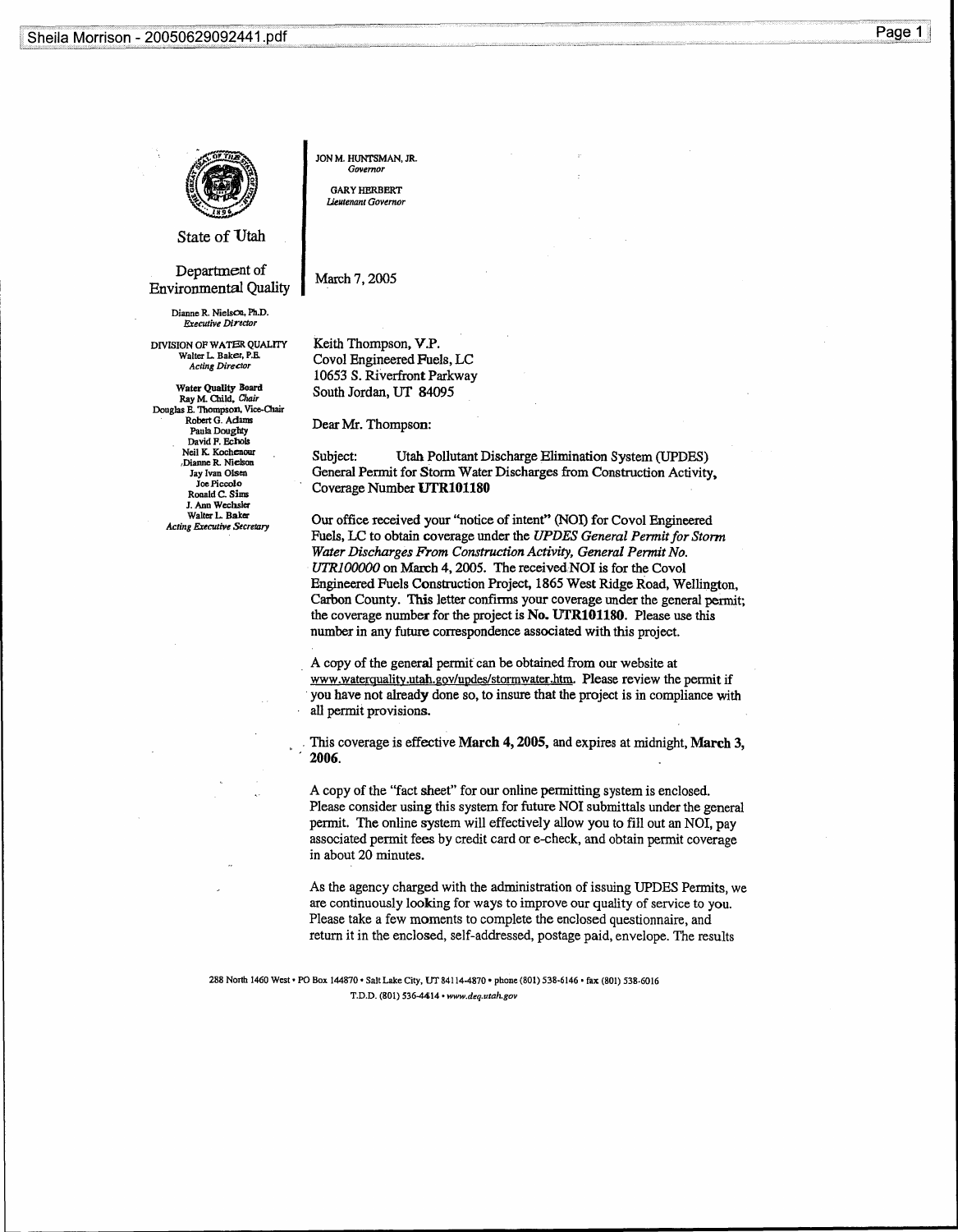Page 2

will be used to improve our quality and responsiveness to our permittee's and give us feed back on customer satisfaction.

If you have any questions concerning this letter or your permit coverage please do not hesitate to contact me by phone at (801) 538-6951 or by e-mail at trushing@utah.gov. Thank you.

Sincerely,

Thomas Rushing, Environmental Scientist Permits and Compliance Section

Enclosures: Fact Sheet, Questionnaire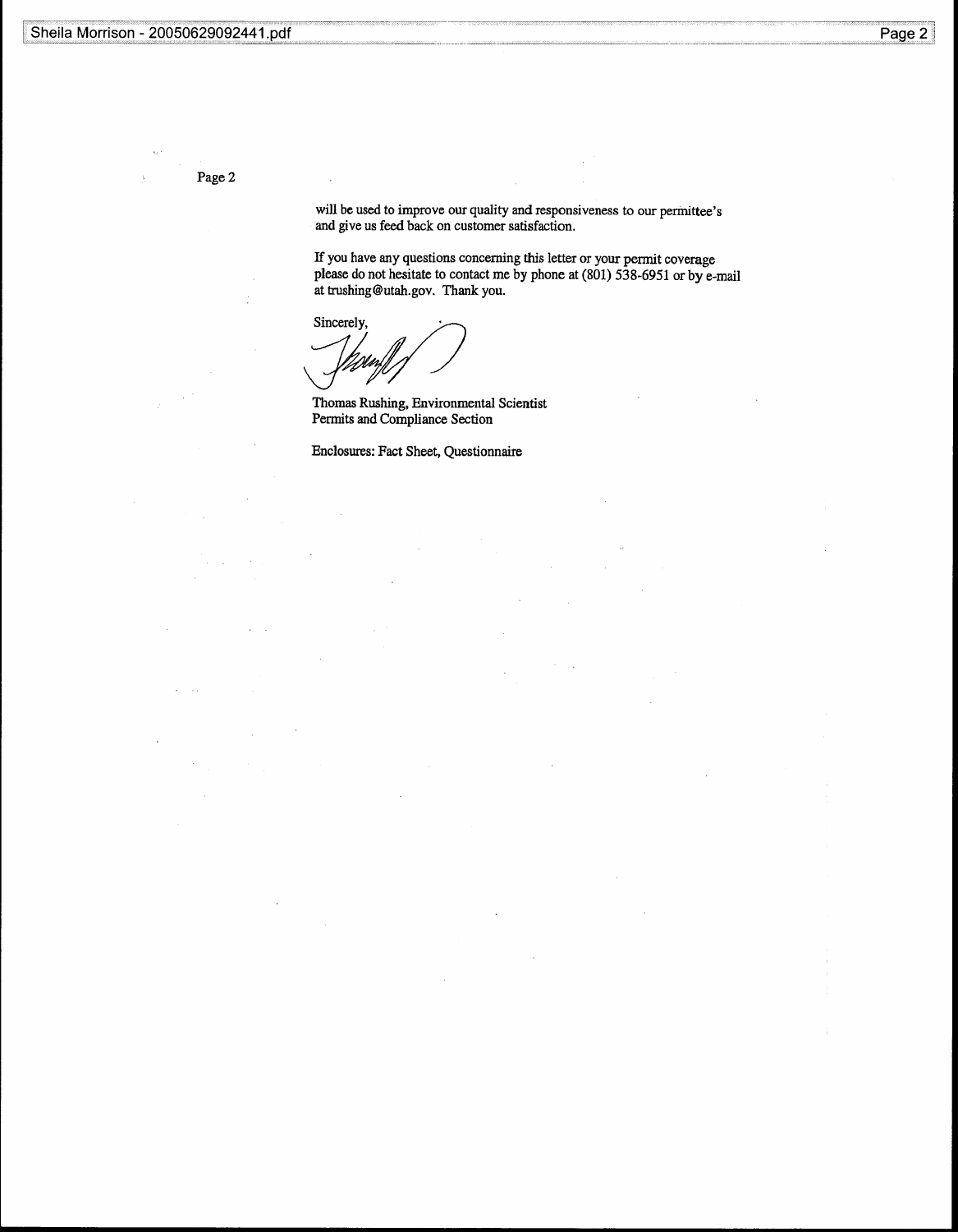Sheila Morrison - 20050629092549.pdf **Sheila** 



February 17, 2005

Richard W. Sprott, Director Division of Air Quality 150 North 1950 West P.O. Box 144820 Salt Lake City, Utah 84114-4820

RE: Covol Engineered Fuels, LC (Covol) New Coal Cleaning/Blending Facility Notice of Intent

Dear Mr. Sprott:

Enclosed you will find a completed NOI application for a new coal cleaning/blending facility proposed by Covol in Carbon County, I have enclosed a disk containing this application, as specified in your NOI Guidelines. I have also enclosed a check in the amount of \$1,900 to cover the \$500 filing fee and \$1,400 DAQ review fee as suggested by Mr . Tim DeJulis. I have been working with Tim on this project. He has been very helpful with this NOI application .

Please direct any comments or changes required on the application to me at the above address . I also can be reached by phone at  $(435)$ -472-3814 and e-mailed at tompaluso@preciscom.net I appreciate the Division's past help on this project and am looking forward to working with you and your staff to get a rapid approval for this project.

Sincerely,

'om

J. T. Paluso, P. E. Chief Engineer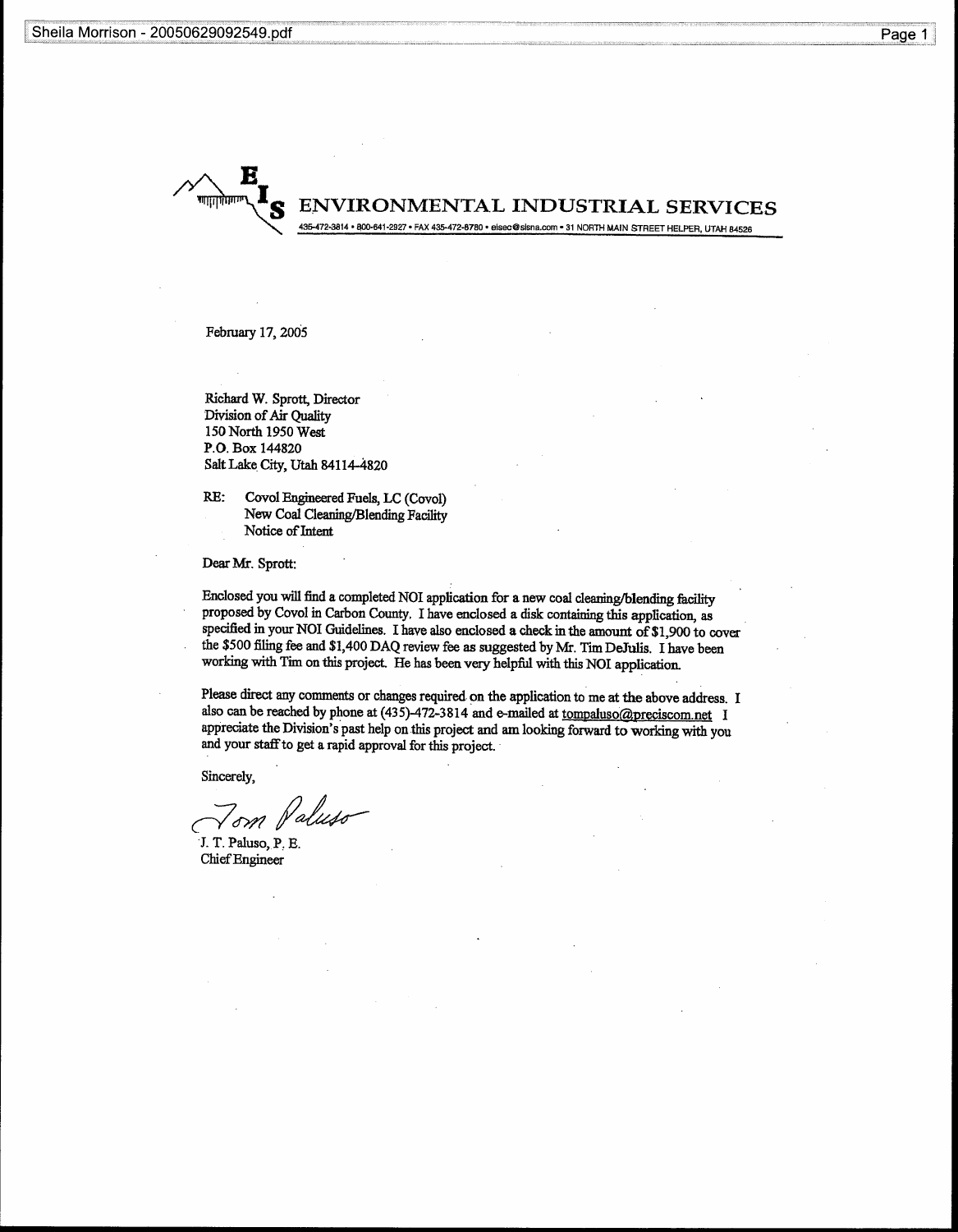

OLENE S. WALKER Governor

GAYLE F. McKEACHNIE Lieutenant Governor

State of Utah

Department of Environmental Quality

> Dianne R. Nielson, Ph.D. Executive Director

DIVISION OF AIR QUALITY Richard W. Sprott Director

DAQE-AN2952001-03

 $\varphi$ 

December 18, 2003

Clayton Timothy, Terra Systems Incorporated '1865 West Ridge Rd PO Box 1673 Price, Utah 84501

Dear Mr. Timothy:

Re: Approval Order: New Source - Coal Load-Out Plant, Carbon County, CDS B; ATT, NSPS, Title V-Minor. Project Code: N2952-001

The attached document is the Approval Order (AO) for the above-referenced project.

Future correspondence on this Approval Order should include the engineer's name as well as the DAQE number as shown on the upper right-hand corner of this letter. Please direct any technical questions you may have on this project to Mr. Tim De Julis. He may be reached at  $(801)536-4012$ .

Sincerel

Richard W. Sprott, Executive Secretary Utah Air Quality Board

RWS:TD:jc

cc: Southeastern Utah District Health Department

 $W_{\!\scriptscriptstyle (\!\varsigma\!)}$ 

Utah! 150 North 1950 West • PO Box 144820 • Salt Lake City, UT 84114-4820 • phone (801) 536-4000 • fax (801) 536-4099  $T \cap D$  (2011)  $C26$   $A414$   $B$   $C26$   $A314$   $C36$   $C48$   $D56$   $D66$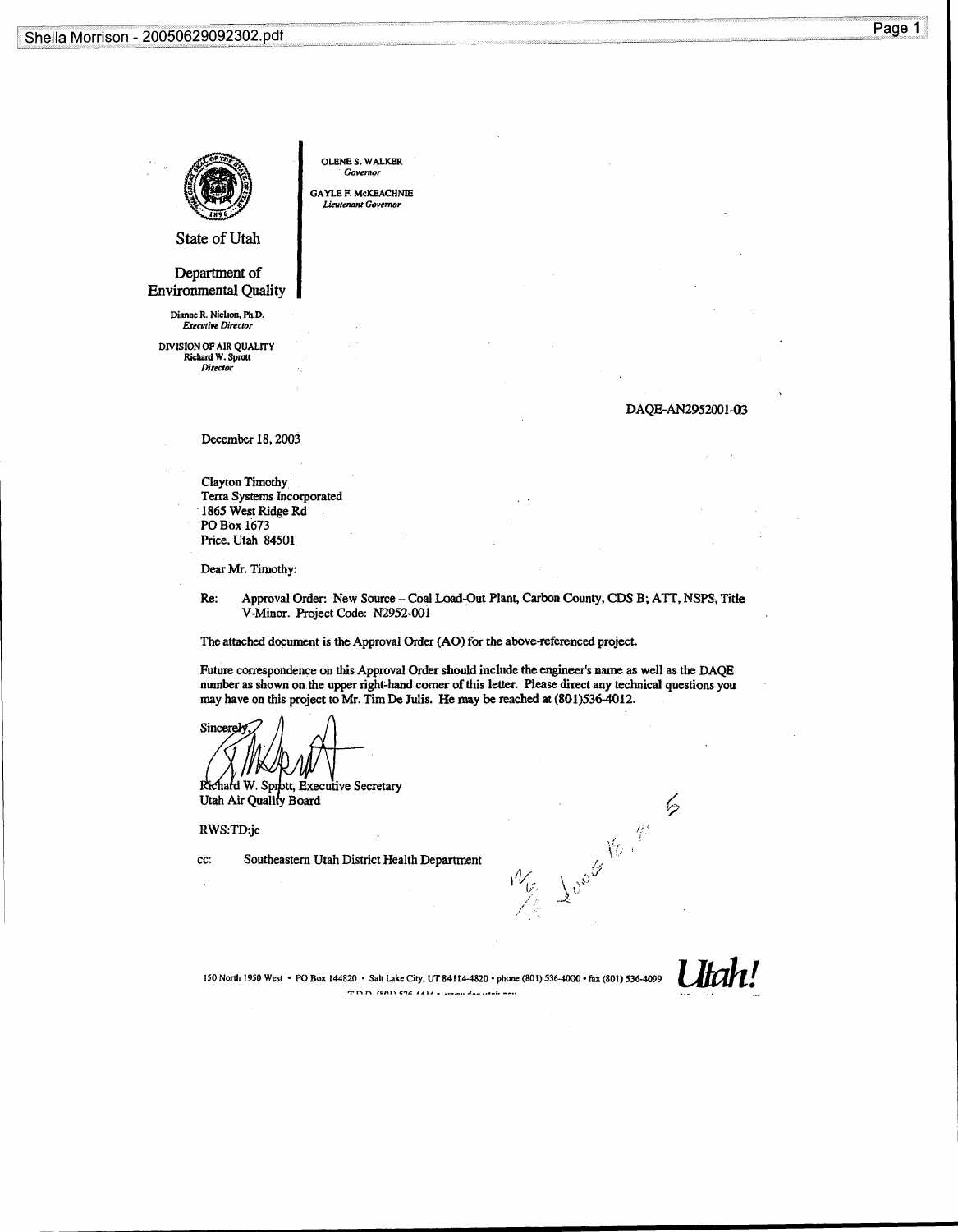# STATE OF UTAH

# Department of Environmental Quality

# Division of Air Quality

# APPROVAL ORDER: New Source - Coal Load-Out Plant

Prepared By: Tim De Julis, Engineer (801)536-4012 Email: tdejulis@utah.gov

# APPROVAL ORDER NUMBER

DAQE-AN2952001-03

Date: December 18, 2003

Terra Systems Incorporated Source Contact Clayton Timothy (435) 637-2470

> Richard W. Sprott Executive Secretary Utah Air Quality Board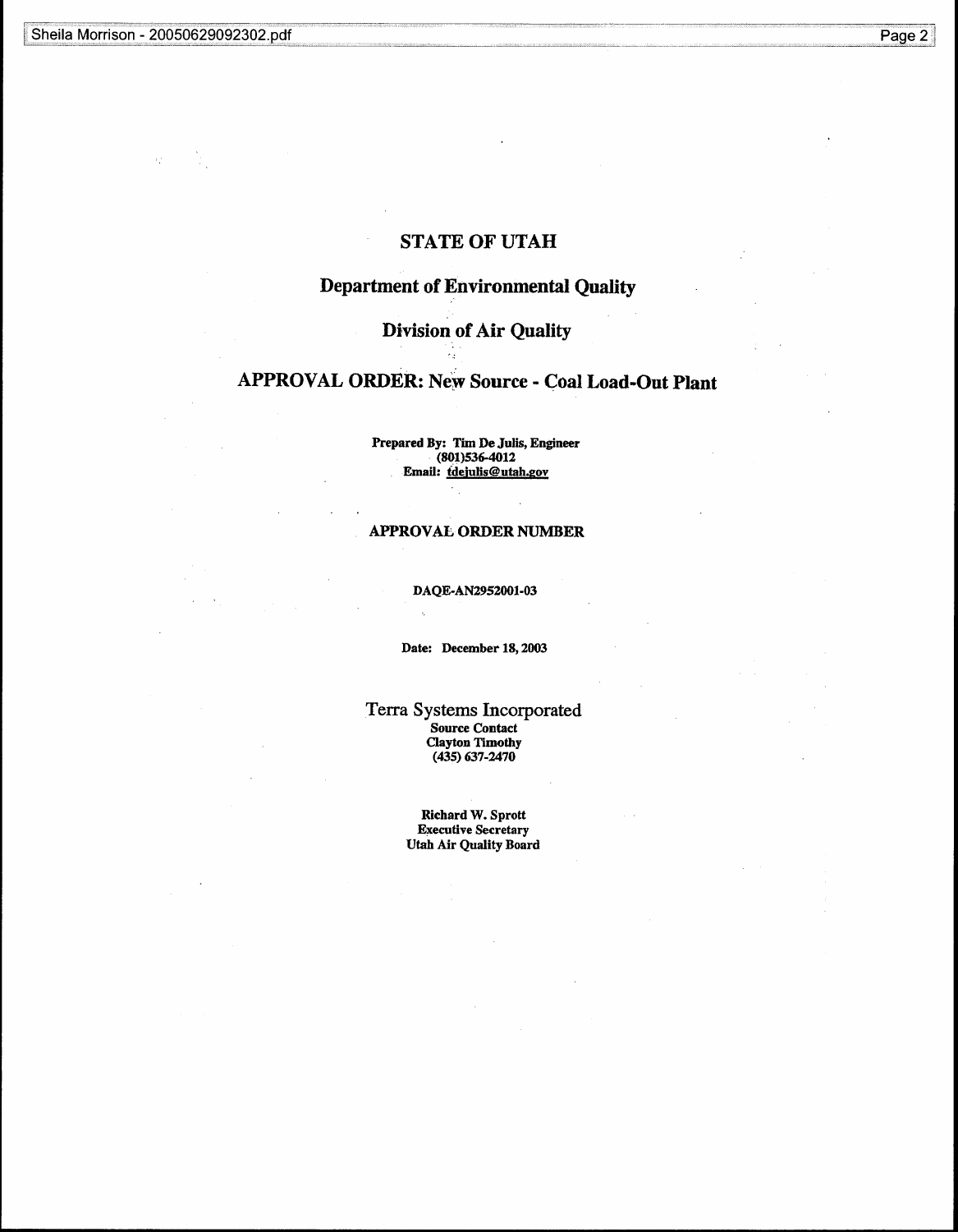# Abstract

Terra Systems, Inc. (TSI), owner and operator of the coal blending, load-out plant, located at 1865 West Ridge Rd., Price, Carbon County, has requested permission to process as much as 1,000,000 tons of blended coal per year. Coal is received from various local mines and blended together before it is loaded onto haul trucks for delivery to various customers. Equipment items in use at this location are feed hoppers, conveyors, storage silos, and front-end loaders. Levels of emissions are low enough to qualify for deminimis status; however, the small source exemption cannot be granted due to the fact that an NSPS applies to this plant. Carbon County is an attainment area of the National Ambient Air Quality Standards (NAAQS) for all pollutants. New Source Performance Standards (NSPS) apply to this source (40 CFR 60 - Subpart A and Subpart Y) . National Emission Standards for Hazardous Air Pollutants (NESIIAP) and Maximum Available Control Technology (MACT) regulations do not apply to this source. Title V of the 1990 Clean Air Act does not apply to this area source. The allowable potential emissions, in tons per year, will be as follows:  $PM_{10} = 0.79$ .

Off highway vehicles in use at this location generate the following potential emissions:  $PM_{10} = 1.32$ ,  $NO_x = 18.81$ ,  $SO_2 = 1.24$ ,  $CO = 4.05$ ,  $VOC = 1.54$ ,  $HAPs = 0.00$ . These values are not included in the plant-wide allowable potential to emit totals, and are offered for informational purposes only .

The project has been evaluated and found to be consistent with the requirements of the Utah Administrative Code Rule 307 (UAC R307) . A public comment period was held in accordance with UAC R307-4014 and no comments were received . This air quality Approval Order (AO) authorizes the project with the following conditions, and failure to comply with any of the conditions may constitute a violation of this order.

### General Conditions:

1. This Approval Order (AO) applies to the following company:

Site Office and Corporate Office Location, Terra Systems, Incorporated 2470 North 1660 West Price, Utah

Phone Number and Fax Number (435) 637-2470

The equipment listed in this AO shall be operated at the following location :

2470 North 1660 West, Price, Carbon County

Universal Transverse Mercator (UTM) Coordinate System: UTM Datum NAD27 4,374.76 kilometers Northing, 520.10 kilometers Easting, Zone 12

2. All definitions, terms, abbreviations, and references used in this AO conform to those used in the Utah Administrative Code (UAC) Rule 307 (R307) and Title 40 of the Code of Federal Regulations (40 CFR) . Unless noted otherwise, references cited in these AO conditions refer to those rules.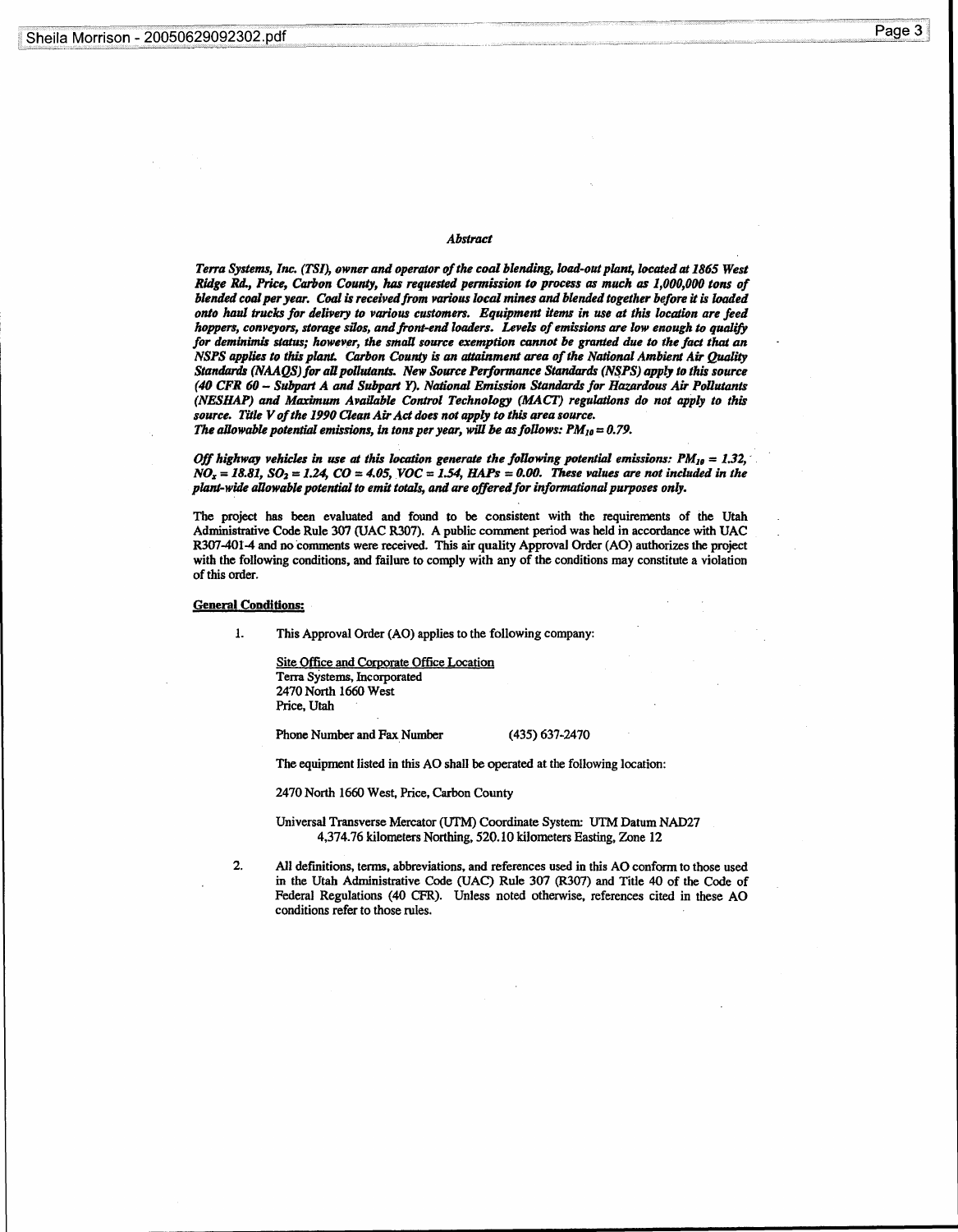# Sheila Morrison - 20050629092302 .pdf Sheila Morrison - 2

# Page 4

# DAQE-AN2952001-03 Page 3

- 3. The limits set forth in this AO shall not be exceeded without prior approval in accordance with R307-401.
- 4 . Modifications to the equipment or processes approved by this AO that could affect the emissions covered by this AO must be reviewed and approved in accordance with R307-401-1.
- 5. All records referenced in this AO or in applicable NSPS, which are required to be kept by the owner/operator, shall be made available to the Executive Secretary or Executive Secretary's representative upon request, and the records shall include the two-year period prior to the date of the request. Records shall be kept for the following minimum period :

#### All records Two years

6 . TSI shall install and operate the equipment described below in condition number 7 and shall conduct its operations of the Price coal load-out plant in accordance with the terms and conditions of this AO, which was written pursuant to TSI's Notice of Intent submitted to the Division of Air Quality (DAQ) on August 22, 2003 .

#### 7. The approved installations shall consist of the following equipment (or equivalent\*):

- A. One (1) Enclosed Truck Dump (load-out) Station<br>B. One (1) Radial Stacking Conveyor
- B. One (1) Radial Stacking Conveyor<br>C. One (1) Feed Hopper
- C. One (1) Feed Hopper<br>D. Various Enclosed Bel
- D. Various Enclosed Belt Conveyors<br>E. One (1) Storage Silo
- One (1) Storage Silo

#### Capacity: 200 ton

F. Various Off-Highway Equipment Items

Front-end loaders

\* Equivalency shall be determined by the Executive Secretary .

\*\* This equipment is listed for informational purposes only.

Items B, C, D & E above are subject to 40 CFR 60 Subpart Y.

8. TSI shall notify the Executive Secretary in writing when the installation of the all the equipment items listed in Condition #7 has been completed and is operational, as an initial compliance inspection is required. To insure proper credit when notifying the Executive Secretary, send your correspondence to the Executive Secretary, attn: Compliance Section.

\*\*

If construction and/or installation has not been completed within eighteen months from the date of this AO, the Executive Secretary shall be notified in writing on the status of the construction and/or installation. At that time, the Executive Secretary shall require documentation of the continuous construction and/or installation of the operation and may revoke the AO in accordance with R307-401-11.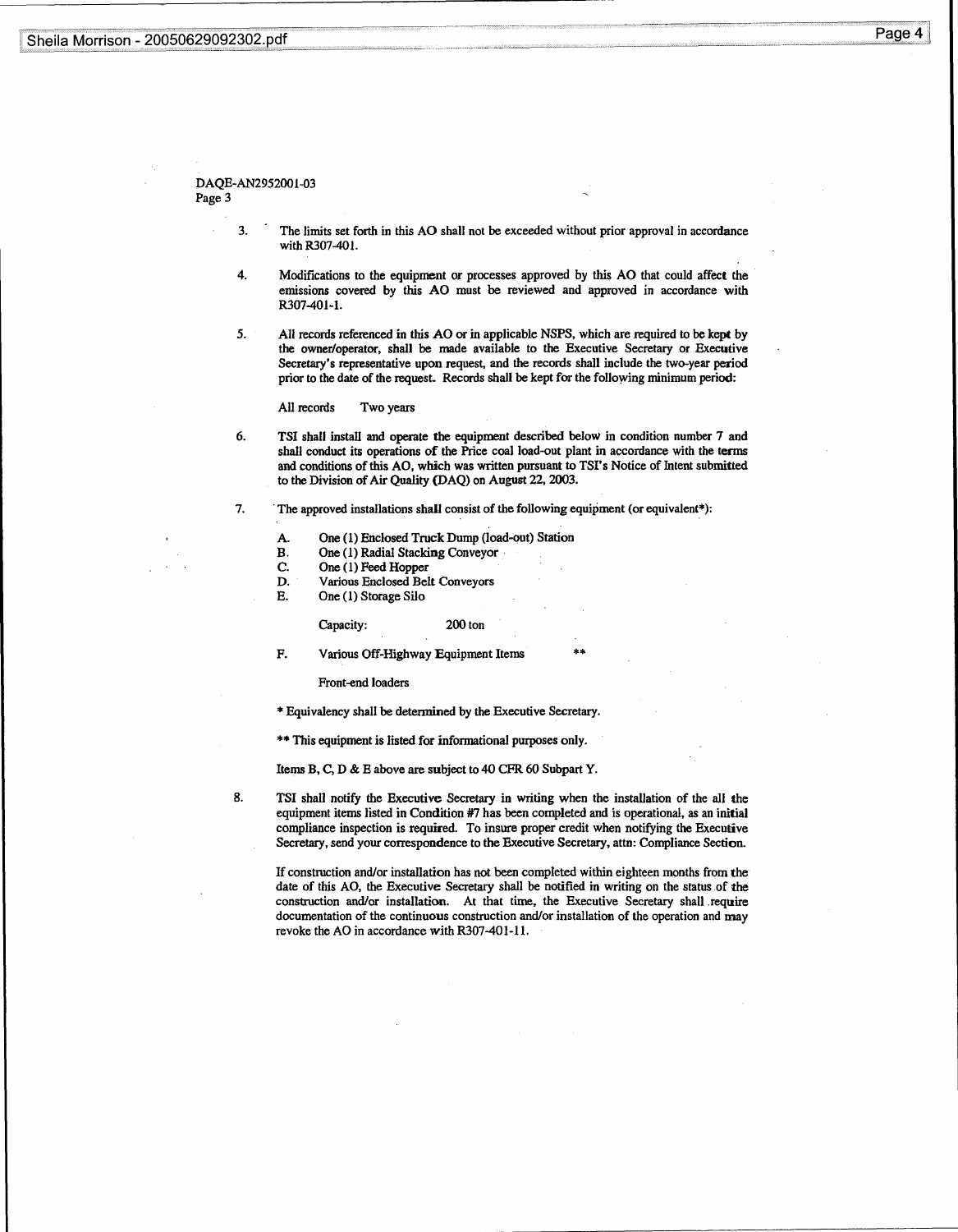# Sheila Morrison - 20050629092302.pdf Sheila Morrison - 2

Page 5

DAQE-AN2952001-03 Page 4

## Limitations and Tests Procedures

9. Visible emissions from any stationary point or fugitive emission source associated with the source or with the control facilities shall not exceed 20% opacity. Opacity observations of emissions from stationary sources shall be conducted in accordance with 40 CFR 60, Appendix A, Method 9.

For sources that are subject to New Source Performance Standards (NSPS), opacity shall be determined by conducting observations in accordance with 40 CFR 60.11(b) and 40 CFR 60, Appendix A, Method 9. Remove this paragraph if your source is not an NSPS source.

10. The following limit shall not be exceeded:

1,000,000 tons of blended coal products produced per rolling 12-month period

To determine compliance with a rolling 12-month total the owner/operator shall calculate a new 12-month total by the twentieth day of each month using data from the previous 12 months. Records of coal products production shall be kept for all periods when the plant is in operation. Raw coal supplier billing records and TSI customer billing records shall determine coal products production . The records of coal products production shall be kept on a daily basis .

# Roads and Fugitive Dust

- 11. TSI shall abide by a fugitive dust control plan acceptable to the Executive Secretary for control of all dust sources associated with the Price coal load-out plant. TSI shall submit a fugitive dust control plan to the Executive Secretary, attention : Compliance Section, for approval within 30 days of the date of this AO.
- 12 . The facility shall abide by all applicable requirements of R307- 205 for Fugitive Emission and Fugitive Dust sources.
- 13 . All unpaved roads and other unpaved operational areas that are used by mobile equipment shall be water sprayed and/or chemically treated to control fugitive dust . The application of water or chemical treatment shall be used. Treatment shall be of sufficient frequency and quantity to maintain the surface material in a damp/moist condition unless it is below freezing. The opacity shall not exceed 20% during all times the areas are in use . If chemical treatment is to be used, the plan must be approved by the Executive Secretary . Records of water and/or chemical treatment shall be kept for all periods when the plant is in operation. The records shall include the following items:
	- A.<br>B. Date
	- B. Number of treatments made, dilution ratio, and quantity C. Rainfall received, if any, and approximate amount
	- C. Rainfall received, if any, and approximate amount<br>D. Time of day treatments were made
	- D. Time of day treatments were made<br>E. Records of temperature if the temp
		- Records of temperature if the temperature is below freezing.
- 14 . The haul roads shall not exceed 1,950 feet in combined length and the vehicle speed along the haul road shall not exceed 15 miles per hour.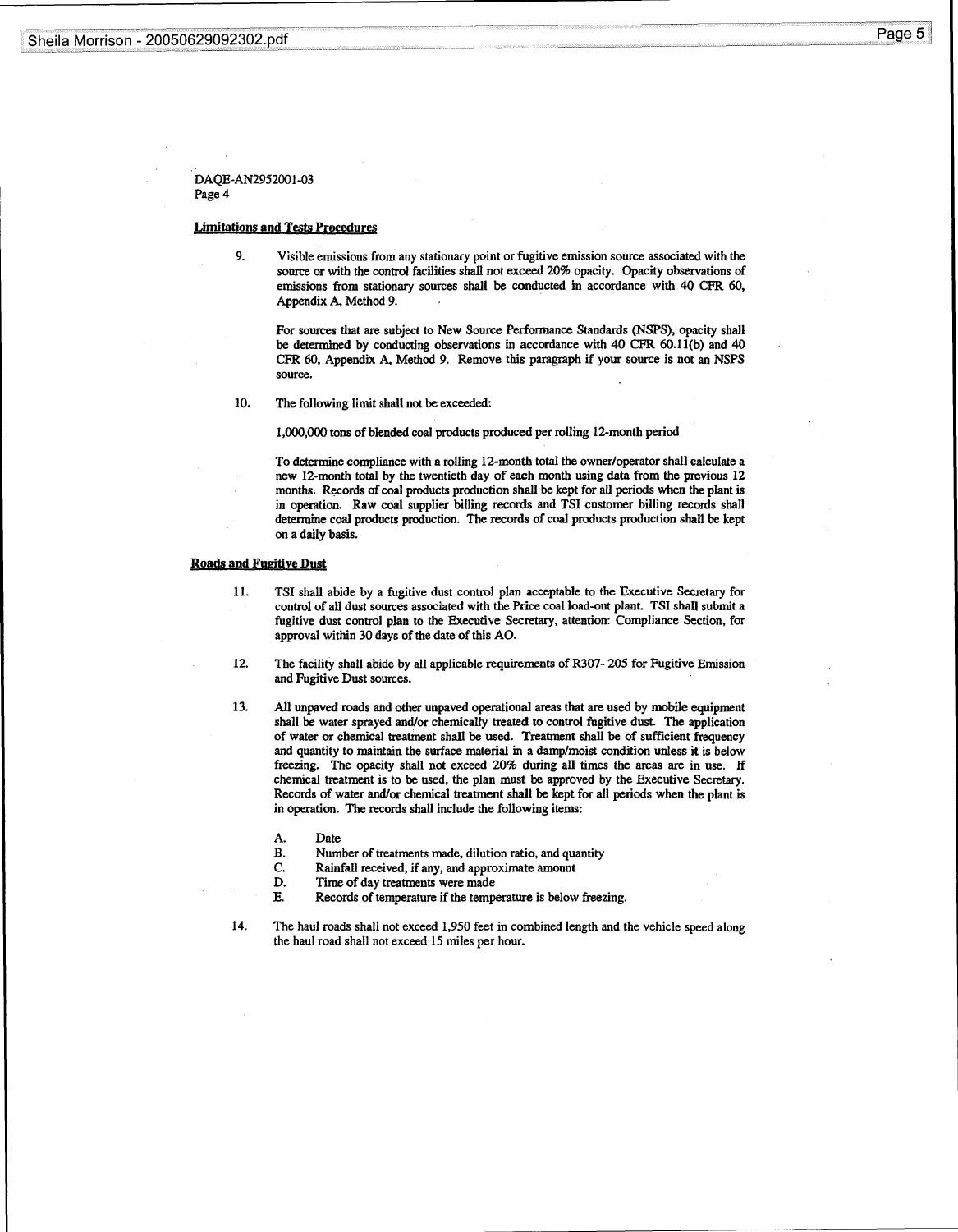# DAQE-AN2952001-03 Page 5

These limitations shall not be exceeded. The vehicle speed on the haul road speed shall be posted, at a minimum, on site at the beginning of the haul road so that it is clearly visible from the haul road.

- 15 . All in-plant haul roads shall be paved and shall be periodically swept or sprayed clean as material accumulates, as dry conditions warrant, or as determined necessary by the Executive Secretary . Records of cleaning paved roads shall be kept for periods the plant is in operation. The records shall include the following items:
	- Date of cleaning(s)
	- A.<br>B. Time of day cleaning(s) were performed
- 16. Water sprays or chemical dust suppression shall be installed at the following point to control fugitive emissions:

All conveyor transfer points

## Federal Limitations and Requirements

17. In addition to the requirements of this AO, all applicable provisions of 40 CFR 60, New Source Performance Standards (NSPS) Subpart A, 40 CFR 60.1 to 60.18 and Subpart Y, 40 CFR 60.250 to 60 .254 (Standards of Performance for Coal Preparation Plants) apply to this installation .

## Records&Miscellaneous

- 18. At all times, including periods of startup, shutdown, and malfunction, owners and operators shall, to the extent practicable, maintain and operate any equipment approved under this Approval Order including associated air pollution control equipment in a manner consistent with good air pollution control practice for minimizing emissions. Determination of whether acceptable operating and maintenance procedures are being used will be based on information available to the Executive Secretary which may include, but is not limited to, monitoring results, opacity observations, review of operating and maintenance procedures, and inspection of the source . All maintenance performed on equipment authorized by this AO shall be recorded.
- 19. The owner/operator shall comply with R307-107. General Requirements: Unavoidable Breakdowns.

The Executive Secretary shall be notified in writing if the company is sold or changes its name .

Under R307-150-1, the Executive Secretary may require a source to submit an emission inventory for any full or partial year on reasonable notice.

This AO in no way releases the owner or operator from any liability for compliance with all other applicable federal, state, and local regulations including R307 .